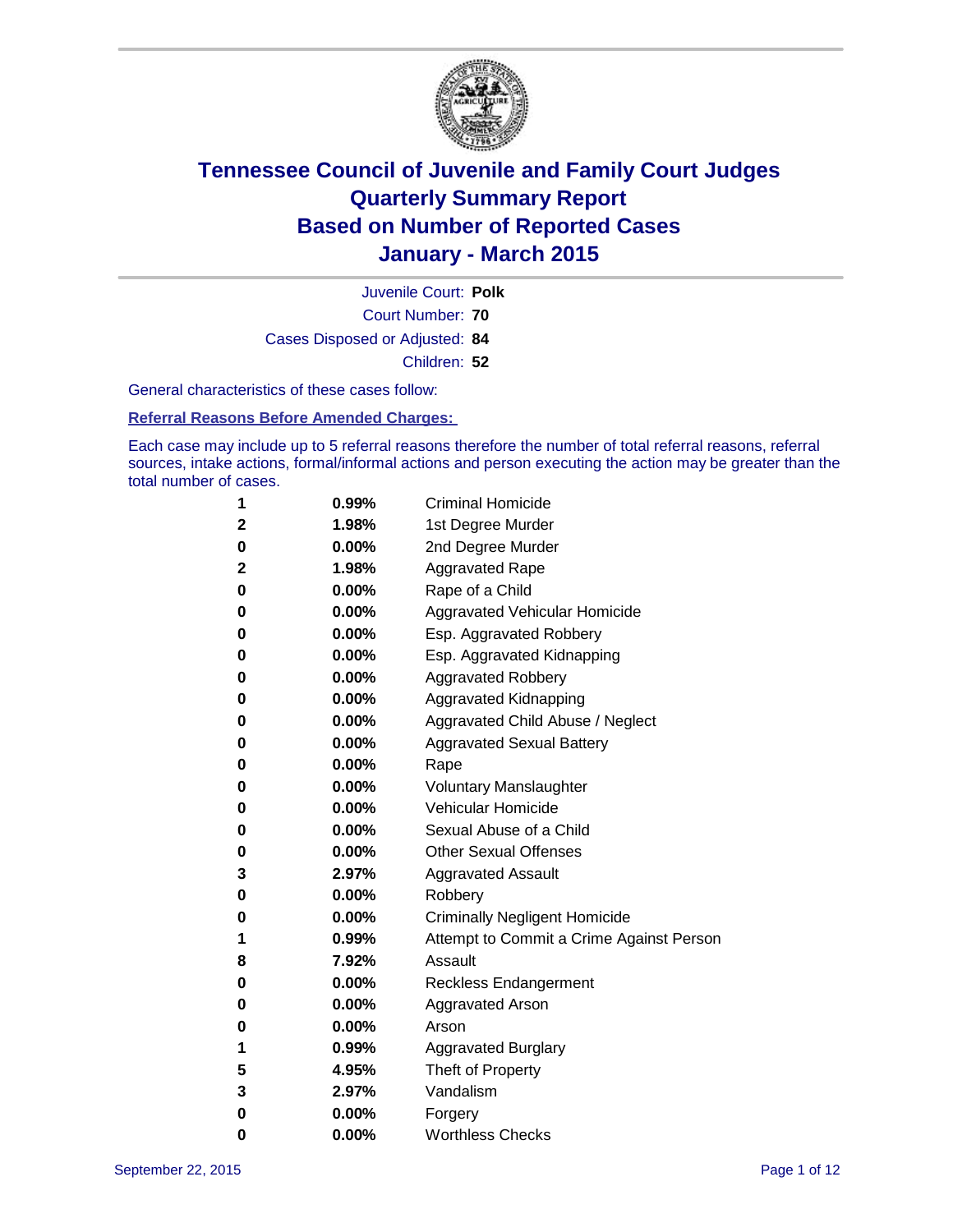

Court Number: **70** Juvenile Court: **Polk** Cases Disposed or Adjusted: **84** Children: **52**

#### **Referral Reasons Before Amended Charges:**

Each case may include up to 5 referral reasons therefore the number of total referral reasons, referral sources, intake actions, formal/informal actions and person executing the action may be greater than the total number of cases.

| 0  | 0.00%  | Illegal Possession / Fraudulent Use of Credit / Debit Cards |
|----|--------|-------------------------------------------------------------|
| 1  | 0.99%  | <b>Burglary</b>                                             |
| 1  | 0.99%  | Unauthorized Use of a Vehicle                               |
| 1  | 0.99%  | <b>Cruelty to Animals</b>                                   |
| 0  | 0.00%  | Sale of Controlled Substances                               |
| 3  | 2.97%  | Other Drug Offenses                                         |
| 4  | 3.96%  | <b>Possession of Controlled Substances</b>                  |
| 0  | 0.00%  | <b>Criminal Attempt</b>                                     |
| 3  | 2.97%  | Carrying Weapons on School Property                         |
| 1  | 0.99%  | Unlawful Carrying / Possession of a Weapon                  |
| 0  | 0.00%  | <b>Evading Arrest</b>                                       |
| 0  | 0.00%  | Escape                                                      |
| 0  | 0.00%  | Driving Under Influence (DUI)                               |
| 2  | 1.98%  | Possession / Consumption of Alcohol                         |
| 0  | 0.00%  | Resisting Stop, Frisk, Halt, Arrest or Search               |
| 0  | 0.00%  | <b>Aggravated Criminal Trespass</b>                         |
| 0  | 0.00%  | Harassment                                                  |
| 0  | 0.00%  | Failure to Appear                                           |
| 0  | 0.00%  | Filing a False Police Report                                |
| 0  | 0.00%  | <b>Criminal Impersonation</b>                               |
| 0  | 0.00%  | <b>Disorderly Conduct</b>                                   |
| 3  | 2.97%  | <b>Criminal Trespass</b>                                    |
| 0  | 0.00%  | <b>Public Intoxication</b>                                  |
| 0  | 0.00%  | Gambling                                                    |
| 0  | 0.00%  | <b>Traffic</b>                                              |
| 0  | 0.00%  | <b>Local Ordinances</b>                                     |
| 0  | 0.00%  | Violation of Wildlife Regulations                           |
| 0  | 0.00%  | Contempt of Court                                           |
| 0  | 0.00%  | Violation of Probation                                      |
| 0  | 0.00%  | Violation of Aftercare                                      |
| 14 | 13.86% | <b>Unruly Behavior</b>                                      |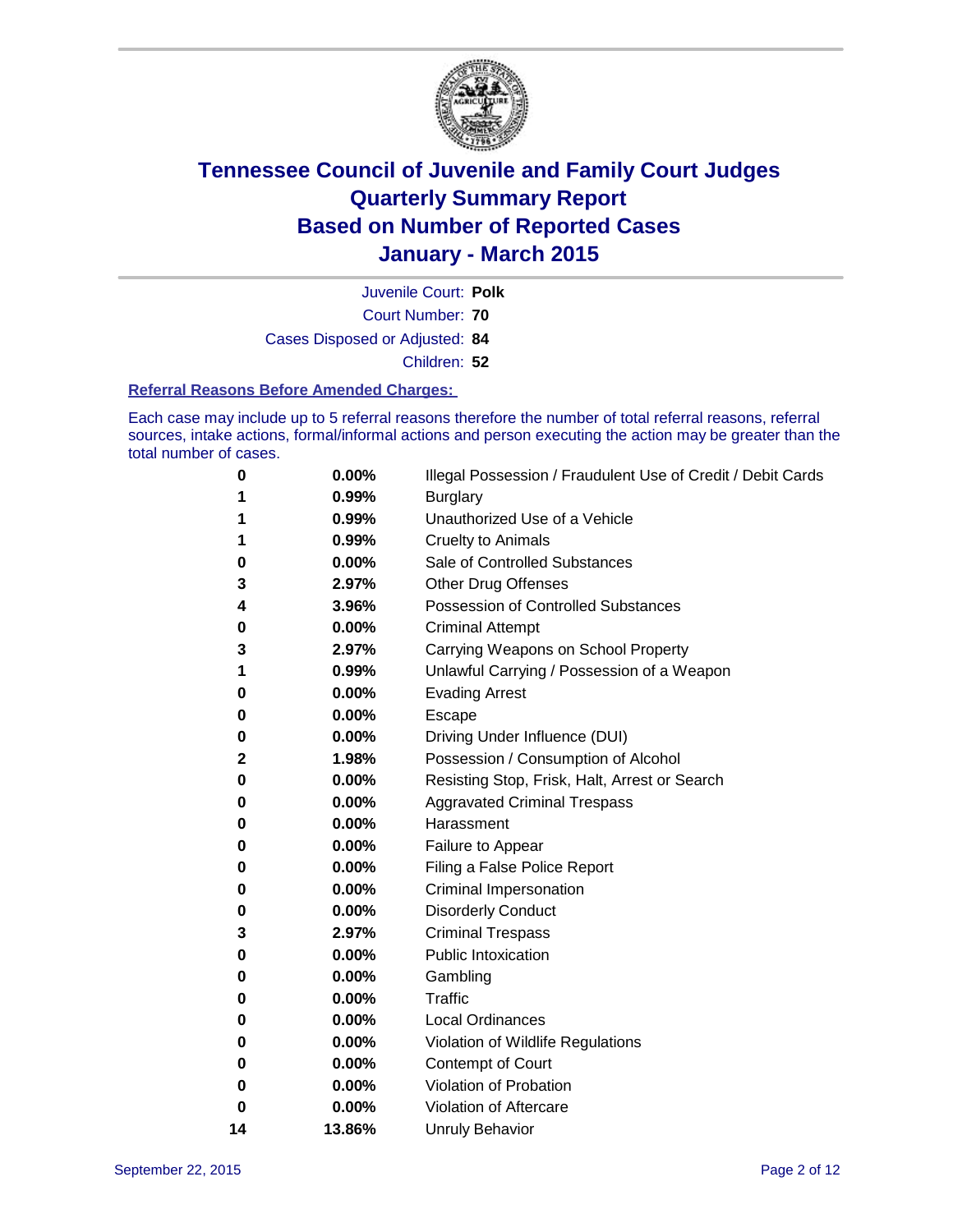

Court Number: **70** Juvenile Court: **Polk** Cases Disposed or Adjusted: **84** Children: **52**

#### **Referral Reasons Before Amended Charges:**

Each case may include up to 5 referral reasons therefore the number of total referral reasons, referral sources, intake actions, formal/informal actions and person executing the action may be greater than the total number of cases.

| 32  | 31.68%  | Truancy                                |
|-----|---------|----------------------------------------|
|     | 0.99%   | In-State Runaway                       |
| 0   | 0.00%   | Out-of-State Runaway                   |
| 4   | 3.96%   | Possession of Tobacco Products         |
|     | 0.99%   | Violation of a Valid Court Order       |
| 2   | 1.98%   | Violation of Curfew                    |
| 0   | 0.00%   | Sexually Abused Child                  |
| 0   | 0.00%   | <b>Physically Abused Child</b>         |
| 0   | 0.00%   | Dependency / Neglect                   |
| 0   | 0.00%   | <b>Termination of Parental Rights</b>  |
| 0   | 0.00%   | <b>Violation of Pretrial Diversion</b> |
| 0   | 0.00%   | Violation of Informal Adjustment       |
|     | 0.99%   | <b>Judicial Review</b>                 |
| 0   | 0.00%   | <b>Administrative Review</b>           |
| 0   | 0.00%   | <b>Foster Care Review</b>              |
| 0   | 0.00%   | Custody                                |
| 0   | 0.00%   | Visitation                             |
| 0   | 0.00%   | Paternity / Legitimation               |
| 0   | 0.00%   | Child Support                          |
| 0   | 0.00%   | <b>Request for Medical Treatment</b>   |
| 0   | 0.00%   | <b>Consent to Marry</b>                |
|     | 0.99%   | Other                                  |
| 101 | 100.00% | <b>Total Referrals</b>                 |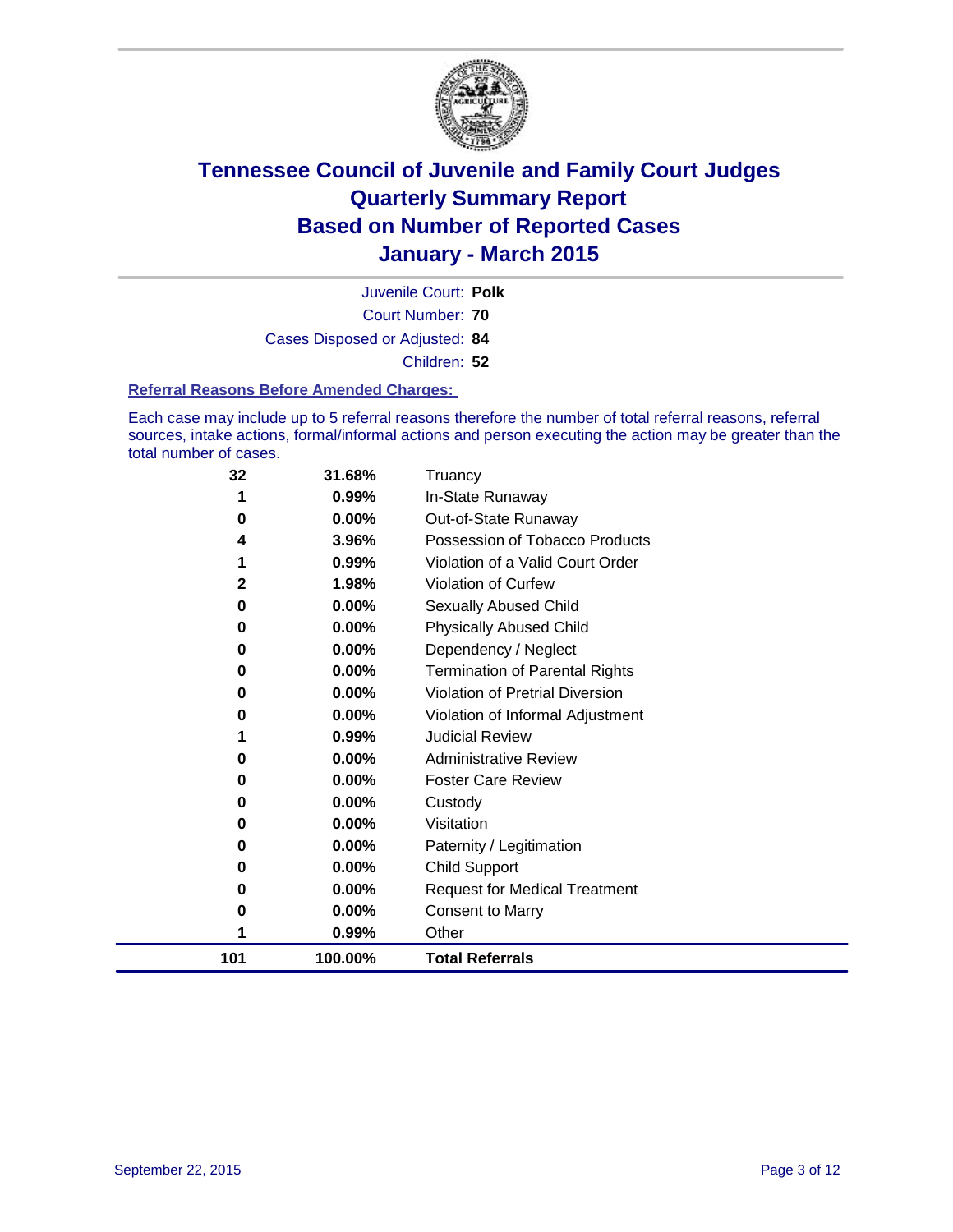

| Juvenile Court: Polk           |  |
|--------------------------------|--|
| Court Number: 70               |  |
| Cases Disposed or Adjusted: 84 |  |
| Children: 52                   |  |
| <b>Referral Sources: 1</b>     |  |

| 101 | 100.00%  | <b>Total Referral Sources</b>     |
|-----|----------|-----------------------------------|
| 0   | 0.00%    | Other                             |
| 0   | 0.00%    | Unknown                           |
| 0   | $0.00\%$ | Hospital                          |
|     | 0.99%    | Child & Parent                    |
| 0   | 0.00%    | Victim                            |
| 0   | $0.00\%$ | <b>Other Court</b>                |
| 0   | 0.00%    | Social Agency                     |
|     | 0.99%    | <b>Court Staff</b>                |
| 0   | 0.00%    | <b>District Attorney's Office</b> |
| 0   | $0.00\%$ | <b>Other State Department</b>     |
| 0   | 0.00%    | <b>DCS</b>                        |
| 0   | 0.00%    | <b>CSA</b>                        |
| 39  | 38.61%   | School                            |
|     | 0.99%    | Self                              |
|     | 0.99%    | Relatives                         |
| 0   | 0.00%    | Parents                           |
| 58  | 57.43%   | Law Enforcement                   |
|     |          |                                   |

#### **Age of Child at Referral: 2**

| 52 | 100.00%  | <b>Total Child Count</b> |
|----|----------|--------------------------|
| 0  | $0.00\%$ | Unknown                  |
| 0  | $0.00\%$ | Ages 19 and Over         |
| 8  | 15.38%   | Ages 17 through 18       |
| 12 | 23.08%   | Ages 15 through 16       |
| 17 | 32.69%   | Ages 13 through 14       |
| 5  | 9.62%    | Ages 11 through 12       |
| 10 | 19.23%   | Ages 10 and Under        |

<sup>1</sup> If different than number of Referral Reasons (101), verify accuracy of your court's data.

One child could be counted in multiple categories, verify accuracy of your court's data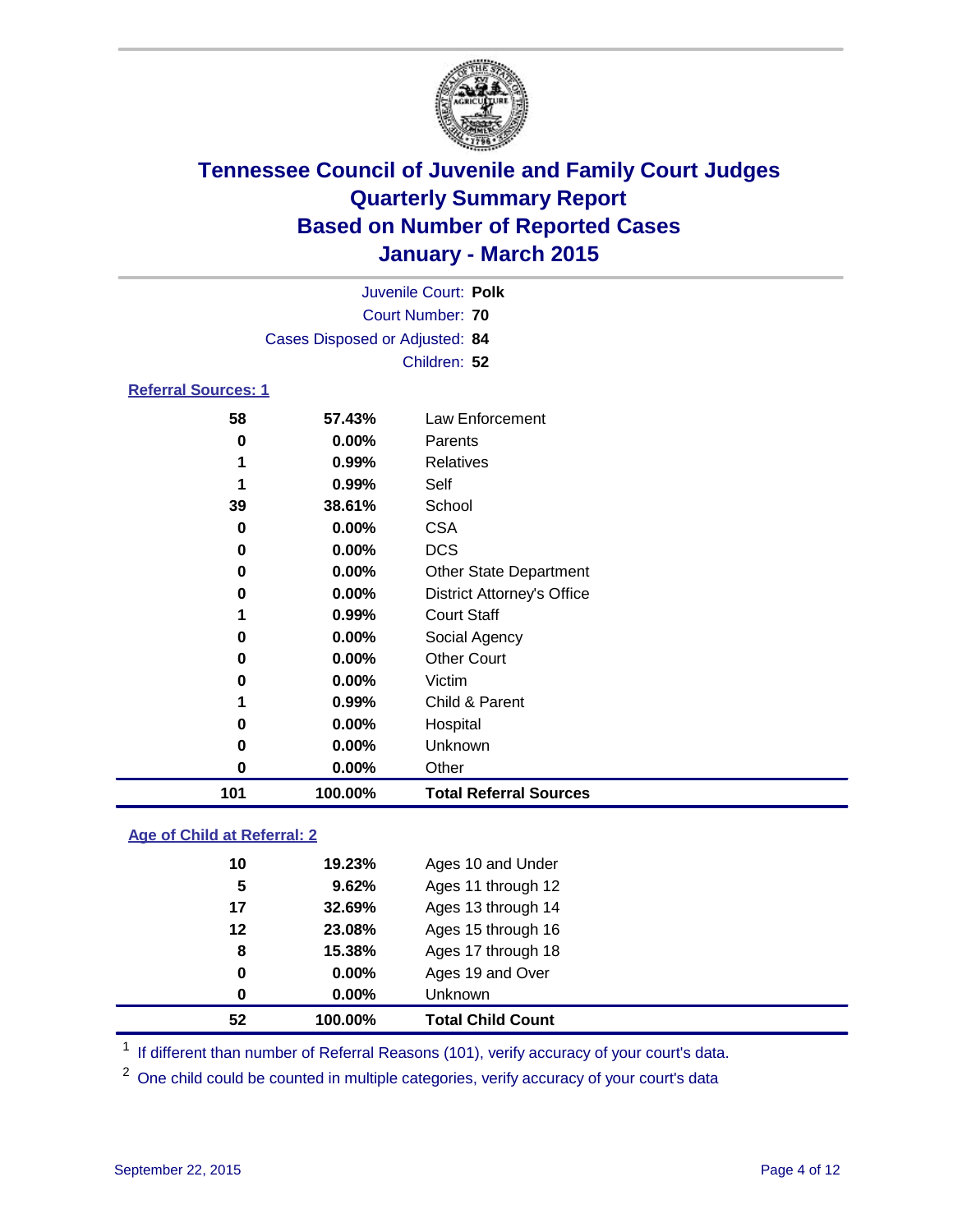

| Juvenile Court: Polk                    |                                |                          |  |  |  |
|-----------------------------------------|--------------------------------|--------------------------|--|--|--|
|                                         | Court Number: 70               |                          |  |  |  |
|                                         | Cases Disposed or Adjusted: 84 |                          |  |  |  |
|                                         |                                | Children: 52             |  |  |  |
| <b>Sex of Child: 1</b>                  |                                |                          |  |  |  |
| 38                                      | 73.08%                         | Male                     |  |  |  |
| 13                                      | 25.00%                         | Female                   |  |  |  |
| 1                                       | 1.92%                          | Unknown                  |  |  |  |
| 52                                      | 100.00%                        | <b>Total Child Count</b> |  |  |  |
| Race of Child: 1                        |                                |                          |  |  |  |
| 44                                      | 84.62%                         | White                    |  |  |  |
| 4                                       | 7.69%                          | African American         |  |  |  |
| $\bf{0}$                                | 0.00%                          | Native American          |  |  |  |
| 0                                       | 0.00%                          | Asian                    |  |  |  |
| 0                                       | 0.00%                          | Mixed                    |  |  |  |
| 4                                       | 7.69%                          | Unknown                  |  |  |  |
| 52                                      | 100.00%                        | <b>Total Child Count</b> |  |  |  |
| <b>Hispanic Origin: 1</b>               |                                |                          |  |  |  |
| 1                                       | 1.92%                          | Yes                      |  |  |  |
| 49                                      | 94.23%                         | No                       |  |  |  |
| $\overline{\mathbf{2}}$                 | 3.85%                          | Unknown                  |  |  |  |
| 52                                      | 100.00%                        | <b>Total Child Count</b> |  |  |  |
| <b>School Enrollment of Children: 1</b> |                                |                          |  |  |  |
| 45                                      | 86.54%                         | Yes                      |  |  |  |
| 4                                       | 7.69%                          | No                       |  |  |  |
| 3                                       | 5.77%                          | Unknown                  |  |  |  |
| 52                                      | 100.00%                        | <b>Total Child Count</b> |  |  |  |

One child could be counted in multiple categories, verify accuracy of your court's data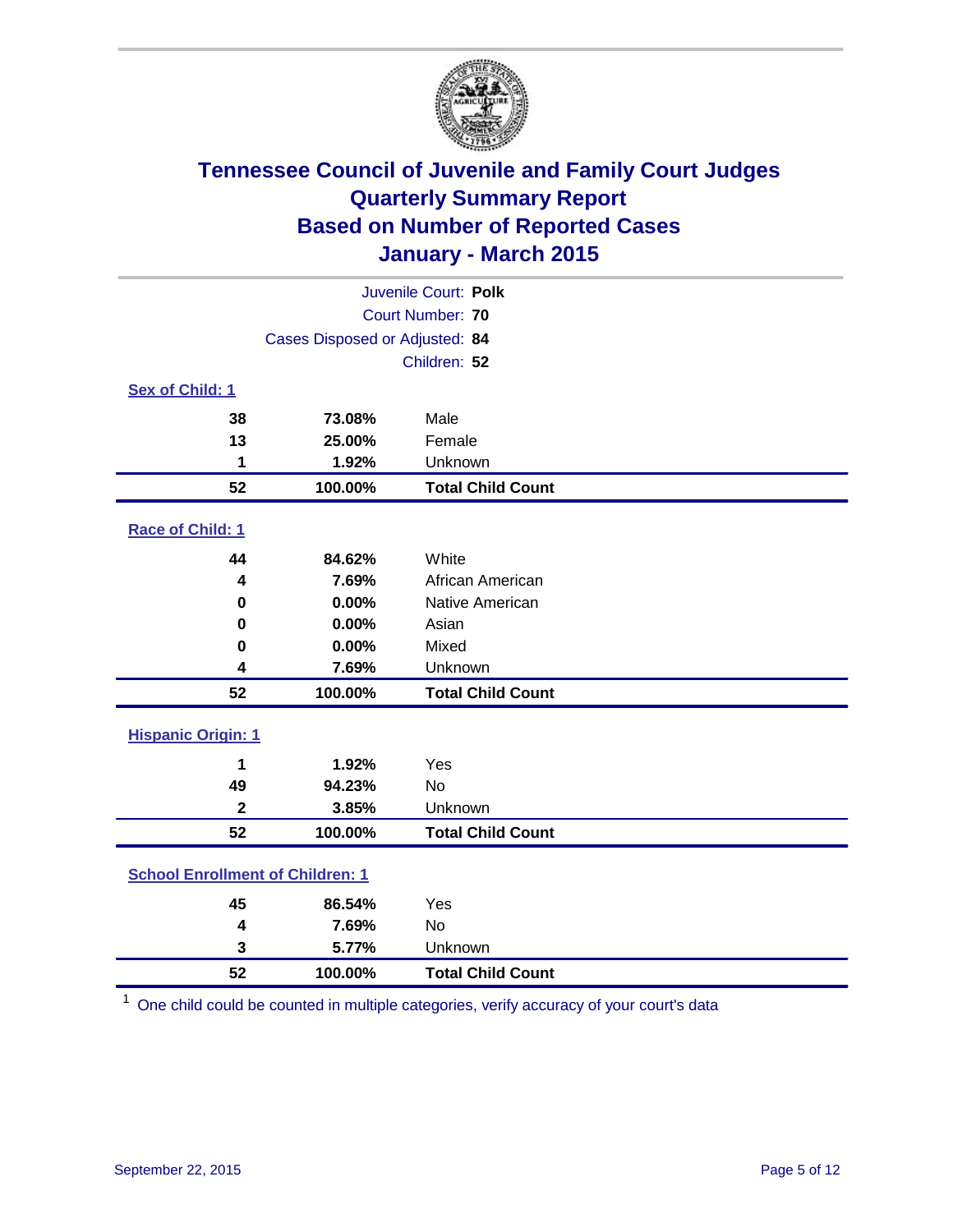

| Juvenile Court: Polk                                      |                                |                              |  |  |  |  |  |  |
|-----------------------------------------------------------|--------------------------------|------------------------------|--|--|--|--|--|--|
|                                                           |                                | Court Number: 70             |  |  |  |  |  |  |
|                                                           | Cases Disposed or Adjusted: 84 |                              |  |  |  |  |  |  |
| Children: 52                                              |                                |                              |  |  |  |  |  |  |
| <b>Living Arrangement of Child at Time of Referral: 1</b> |                                |                              |  |  |  |  |  |  |
| 14                                                        | 26.92%                         | With Both Biological Parents |  |  |  |  |  |  |
| $\overline{\mathbf{2}}$                                   | 3.85%                          | With Father and Stepmother   |  |  |  |  |  |  |
| 1                                                         | 1.92%                          | With Mother and Stepfather   |  |  |  |  |  |  |
| 21                                                        | 40.38%                         | <b>With Mother</b>           |  |  |  |  |  |  |
| 3                                                         | 5.77%                          | With Father                  |  |  |  |  |  |  |
| 7                                                         | 13.46%                         | <b>With Relatives</b>        |  |  |  |  |  |  |
| 0.00%<br>With Adoptive Parents<br>0                       |                                |                              |  |  |  |  |  |  |
| $0.00\%$<br>With Foster Family<br>0                       |                                |                              |  |  |  |  |  |  |
| $0.00\%$<br>In a Group Home<br>0                          |                                |                              |  |  |  |  |  |  |
| $0.00\%$<br>In a Residential Center<br>0                  |                                |                              |  |  |  |  |  |  |
| $0.00\%$<br>In an Institution<br>0                        |                                |                              |  |  |  |  |  |  |
| 0                                                         | 0.00%                          | Independent                  |  |  |  |  |  |  |
| 2                                                         | 3.85%                          | Unknown                      |  |  |  |  |  |  |
| $\mathbf 2$                                               | 3.85%                          | Other                        |  |  |  |  |  |  |
| 52                                                        | 100.00%                        | <b>Total Child Count</b>     |  |  |  |  |  |  |
| <b>Type of Detention: 2</b>                               |                                |                              |  |  |  |  |  |  |
| 0                                                         | 0.00%                          | Non-Secure Placement         |  |  |  |  |  |  |
| 0                                                         | $0.00\%$                       | Juvenile Detention Facility  |  |  |  |  |  |  |
| 0.00%<br>Jail - Complete Separation<br>0                  |                                |                              |  |  |  |  |  |  |

 **100.00% Total Detention Count** <sup>1</sup> One child could be counted in multiple categories, verify accuracy of your court's data

 **0.00%** Jail - Partial Separation **0.00%** Jail - No Separation **0.00%** Psychiatric Hospital

If different than number of Cases (84) verify accuracy of your court's data.

 **0.00%** Unknown **100.00%** Does Not Apply

**0.00%** Other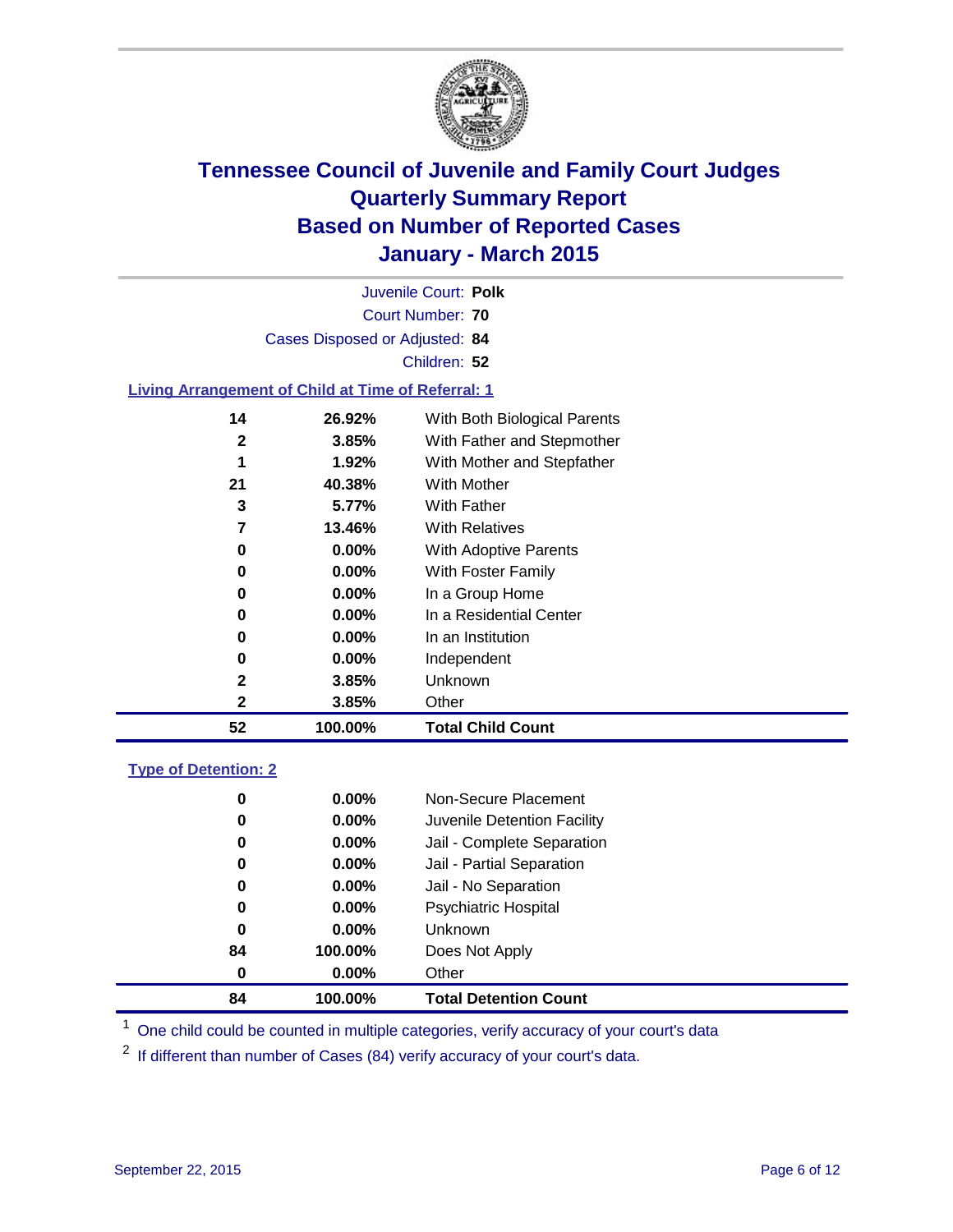

| Juvenile Court: Polk                               |                                                               |                                      |  |  |  |  |  |  |
|----------------------------------------------------|---------------------------------------------------------------|--------------------------------------|--|--|--|--|--|--|
|                                                    | <b>Court Number: 70</b>                                       |                                      |  |  |  |  |  |  |
|                                                    | Cases Disposed or Adjusted: 84                                |                                      |  |  |  |  |  |  |
|                                                    | Children: 52                                                  |                                      |  |  |  |  |  |  |
| <b>Placement After Secure Detention Hearing: 1</b> |                                                               |                                      |  |  |  |  |  |  |
| 0                                                  | 0.00%                                                         | Returned to Prior Living Arrangement |  |  |  |  |  |  |
| 0                                                  | 0.00%                                                         | Juvenile Detention Facility          |  |  |  |  |  |  |
| 0                                                  | 0.00%                                                         | Jail                                 |  |  |  |  |  |  |
| 0                                                  | 0.00%                                                         | Shelter / Group Home                 |  |  |  |  |  |  |
| 0                                                  | 0.00%                                                         | <b>Foster Family Home</b>            |  |  |  |  |  |  |
| 0                                                  | 0.00%<br><b>Psychiatric Hospital</b><br>0.00%<br>Unknown<br>0 |                                      |  |  |  |  |  |  |
|                                                    |                                                               |                                      |  |  |  |  |  |  |
| 84                                                 | 100.00%<br>Does Not Apply                                     |                                      |  |  |  |  |  |  |
| $\bf{0}$                                           | 0.00%<br>Other                                                |                                      |  |  |  |  |  |  |
| 84                                                 | 100.00%                                                       | <b>Total Placement Count</b>         |  |  |  |  |  |  |
| <b>Intake Actions: 2</b>                           |                                                               |                                      |  |  |  |  |  |  |
| 100                                                | 99.01%                                                        | <b>Petition Filed</b>                |  |  |  |  |  |  |
| 0                                                  | 0.00%                                                         | <b>Motion Filed</b>                  |  |  |  |  |  |  |
| 0                                                  | 0.00%                                                         | <b>Citation Processed</b>            |  |  |  |  |  |  |
| 0                                                  | 0.00%                                                         | Notification of Paternity Processed  |  |  |  |  |  |  |
|                                                    | 0.99%<br>Scheduling of Judicial Review                        |                                      |  |  |  |  |  |  |
| 0                                                  | 0.00%                                                         | Scheduling of Administrative Review  |  |  |  |  |  |  |
| 0                                                  | 0.00%                                                         | Scheduling of Foster Care Review     |  |  |  |  |  |  |
| 0                                                  | 0.00%<br><b>Unknown</b><br>0.00%<br>0<br>Does Not Apply       |                                      |  |  |  |  |  |  |
|                                                    |                                                               |                                      |  |  |  |  |  |  |

<sup>1</sup> If different than number of Cases (84) verify accuracy of your court's data.

**100.00% Total Intake Count**

**0.00%** Other

<sup>2</sup> If different than number of Referral Reasons (101), verify accuracy of your court's data.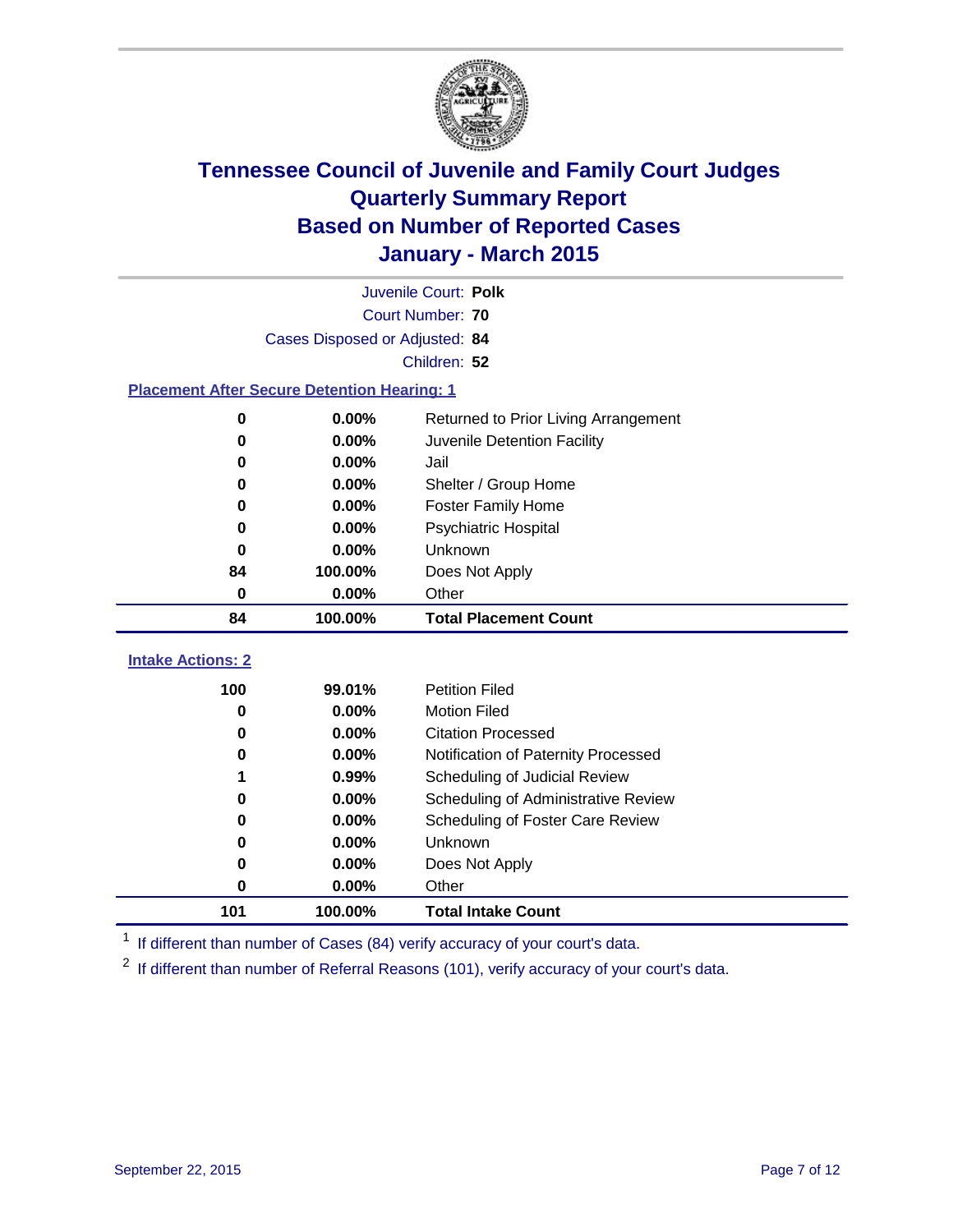

Court Number: **70** Juvenile Court: **Polk** Cases Disposed or Adjusted: **84** Children: **52**

#### **Last Grade Completed by Child: 1**

| 52             | 100.00%        | <b>Total Child Count</b>     |
|----------------|----------------|------------------------------|
| $\overline{7}$ | 13.46%         | Other                        |
| $\mathbf 2$    | 3.85%          | Unknown                      |
| $\pmb{0}$      | 0.00%          | <b>Never Attended School</b> |
| 0              | 0.00%          | Graduated                    |
| 0              | 0.00%          | <b>GED</b>                   |
| $\bf{0}$       | 0.00%          | Non-Graded Special Ed        |
| 1              | 1.92%          | 12th Grade                   |
| $\mathbf 2$    | 3.85%          | 11th Grade                   |
| 1              | 1.92%          | 10th Grade                   |
| $\bf{0}$       | 0.00%          | 9th Grade                    |
| 10             | 19.23%         | 9th Grade                    |
| 0              | 0.00%          | 8th Grade                    |
| 4              | 7.69%          | 8th Grade                    |
| 0              | 0.00%          | 7th Grade                    |
| 10             | 19.23%         | 7th Grade                    |
| 0              | 0.00%          | 6th Grade                    |
| 3              | 5.77%          | 6th Grade                    |
| $\bf{0}$       | 0.00%          | 5th Grade                    |
| $\mathbf 2$    | 3.85%          | 5th Grade                    |
| $\bf{0}$       | 0.00%          | 4th Grade                    |
| 5              | 9.62%          | 4th Grade                    |
| $\bf{0}$       | 0.00%          | 3rd Grade                    |
| 0<br>3         | 0.00%<br>5.77% | 3rd Grade                    |
| 0              | 0.00%          | 2nd Grade                    |
| 0              | $0.00\%$       | 1st Grade<br>2nd Grade       |
| 1              | 1.92%          | 1st Grade                    |
| $\bf{0}$       | 0.00%          | Kindergarten                 |
| 1              | 1.92%          | Preschool                    |
| $\bf{0}$       | 0.00%          | Too Young for School         |
|                |                |                              |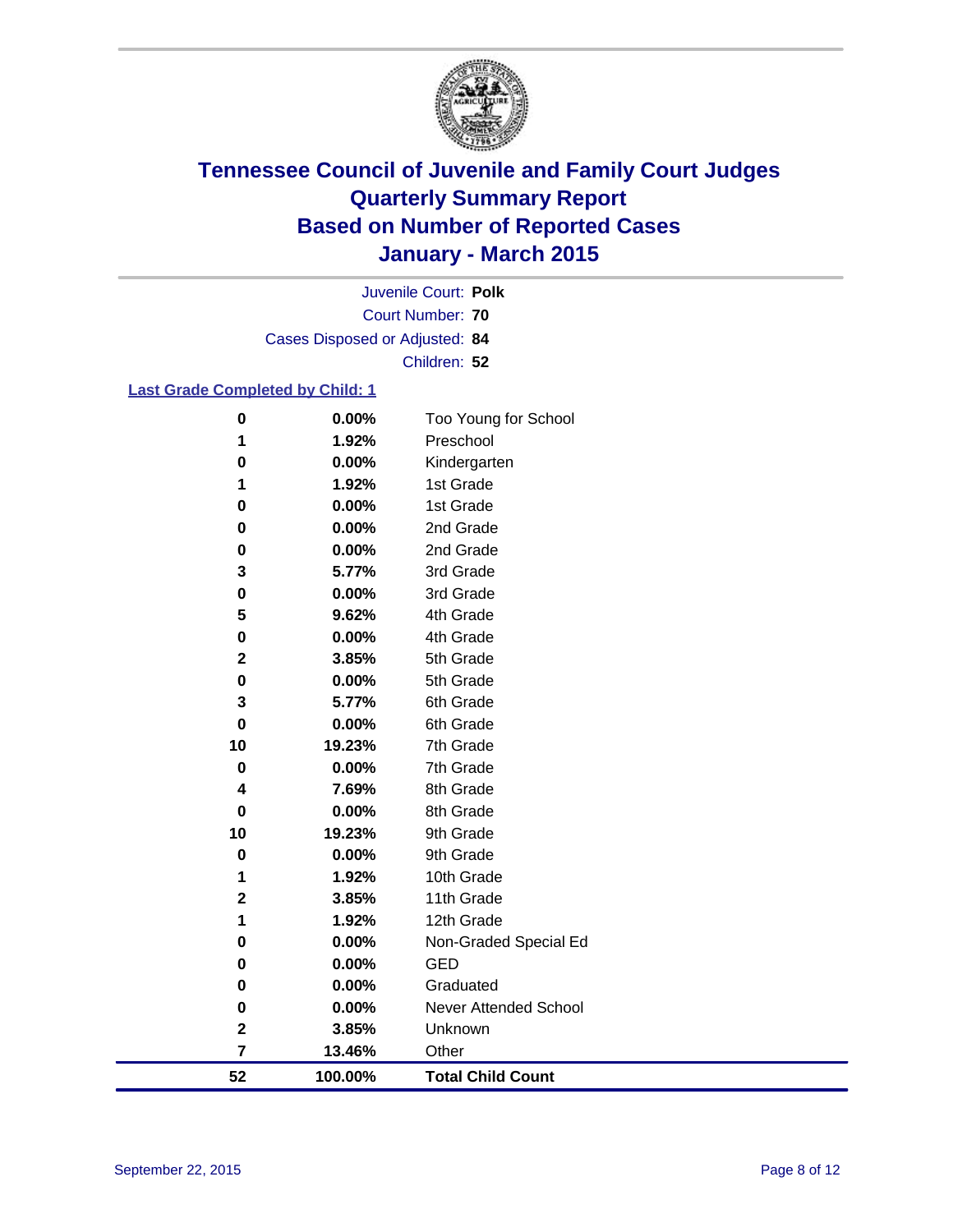

|                                                                                                                          |                                | Juvenile Court: Polk                                                                                            |  |
|--------------------------------------------------------------------------------------------------------------------------|--------------------------------|-----------------------------------------------------------------------------------------------------------------|--|
|                                                                                                                          |                                | Court Number: 70                                                                                                |  |
|                                                                                                                          | Cases Disposed or Adjusted: 84 |                                                                                                                 |  |
|                                                                                                                          |                                | Children: 52                                                                                                    |  |
| <b>Enrolled in Special Education: 1</b>                                                                                  |                                |                                                                                                                 |  |
| 3                                                                                                                        | 5.77%                          | Yes                                                                                                             |  |
| 43                                                                                                                       | 82.69%                         | No                                                                                                              |  |
| 6                                                                                                                        | 11.54%                         | Unknown                                                                                                         |  |
| 52                                                                                                                       | 100.00%                        | <b>Total Child Count</b>                                                                                        |  |
| $1 -$<br>the contract of the contract of the contract of the contract of the contract of the contract of the contract of |                                | the contract of the contract of the contract of the contract of the contract of the contract of the contract of |  |

<sup>1</sup> One child could be counted in multiple categories, verify accuracy of your court's data

| 101 | 100.00%  | Judge                     |
|-----|----------|---------------------------|
| 0   | 0.00%    | Magistrate                |
| 0   | 0.00%    | <b>YSO</b>                |
| 0   | $0.00\%$ | Other                     |
| 0   | $0.00\%$ | Unknown                   |
| 101 | 100.00%  | <b>Total Action Count</b> |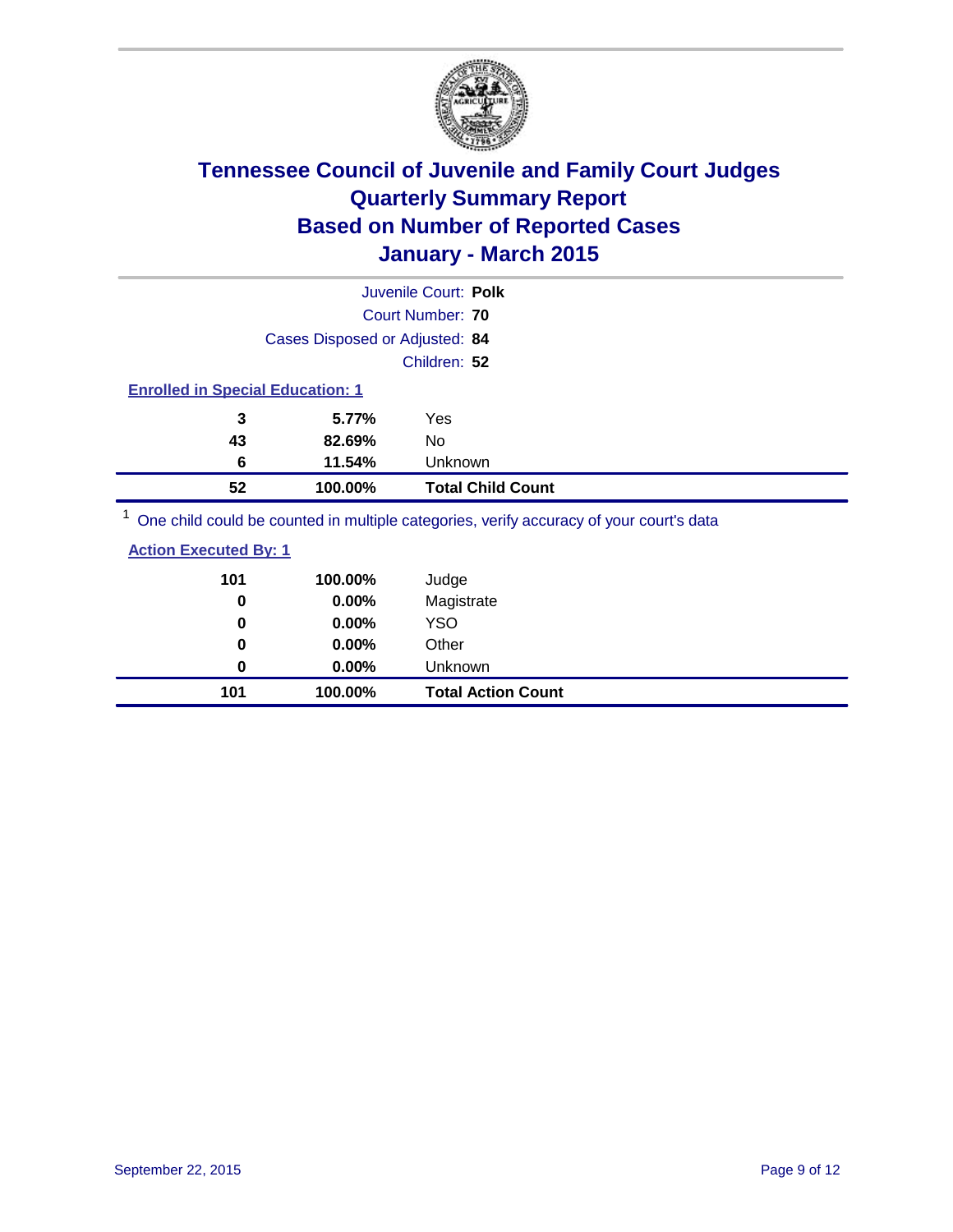

Court Number: **70** Juvenile Court: **Polk** Cases Disposed or Adjusted: **84** Children: **52**

#### **Formal / Informal Actions: 1**

| 2   | 1.98%    | Dismissed                                        |
|-----|----------|--------------------------------------------------|
| 0   | $0.00\%$ | Retired / Nolle Prosequi                         |
| 48  | 47.52%   | <b>Complaint Substantiated Delinquent</b>        |
| 50  | 49.50%   | <b>Complaint Substantiated Status Offender</b>   |
| 1   | $0.99\%$ | <b>Complaint Substantiated Dependent/Neglect</b> |
| 0   | $0.00\%$ | <b>Complaint Substantiated Abused</b>            |
| 0   | $0.00\%$ | <b>Complaint Substantiated Mentally III</b>      |
| 0   | $0.00\%$ | Informal Adjustment                              |
| 0   | $0.00\%$ | <b>Pretrial Diversion</b>                        |
| 0   | $0.00\%$ | <b>Transfer to Adult Court Hearing</b>           |
| 0   | $0.00\%$ | Charges Cleared by Transfer to Adult Court       |
| 0   | $0.00\%$ | Special Proceeding                               |
| 0   | $0.00\%$ | <b>Review Concluded</b>                          |
| 0   | $0.00\%$ | Case Held Open                                   |
| 0   | $0.00\%$ | Other                                            |
| 0   | $0.00\%$ | Unknown                                          |
| 101 | 100.00%  | <b>Total Action Count</b>                        |

<sup>1</sup> If different than number of Referral Reasons (101), verify accuracy of your court's data.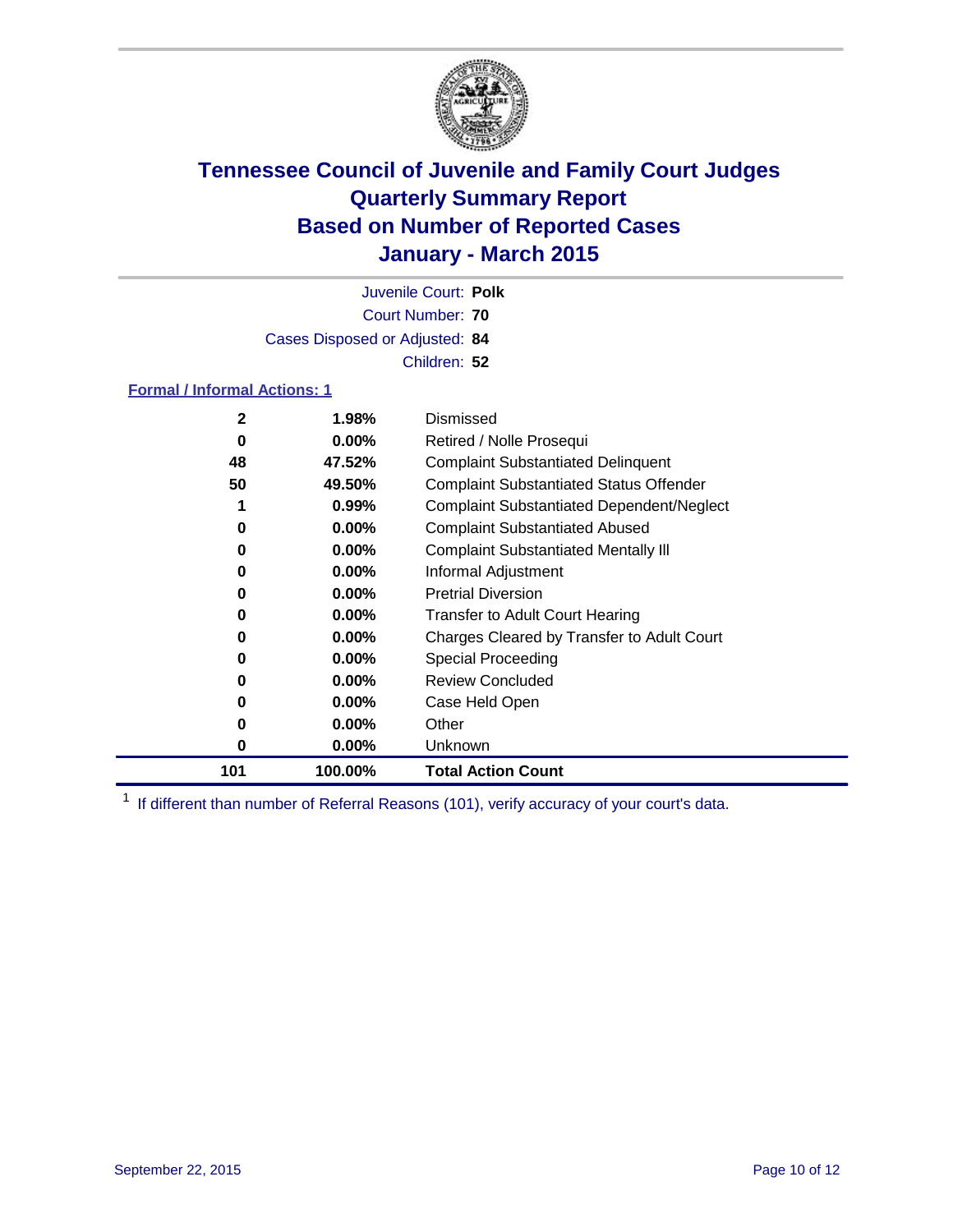

|                       |                                | Juvenile Court: Polk                                  |
|-----------------------|--------------------------------|-------------------------------------------------------|
|                       |                                | <b>Court Number: 70</b>                               |
|                       | Cases Disposed or Adjusted: 84 |                                                       |
|                       |                                | Children: 52                                          |
| <b>Case Outcomes:</b> |                                | There can be multiple outcomes for one child or case. |
| 5                     | 1.99%                          | <b>Case Dismissed</b>                                 |
| 0                     | 0.00%                          | Case Retired or Nolle Prosequi                        |
| 0                     | 0.00%                          | Warned / Counseled                                    |
| 64                    | 25.50%                         | <b>Held Open For Review</b>                           |
| 31                    | 12.35%                         | Supervision / Probation to Juvenile Court             |
| 1                     | 0.40%                          | <b>Probation to Parents</b>                           |
| 0                     | 0.00%                          | Referral to Another Entity for Supervision / Service  |
| 10                    | 3.98%                          | Referred for Mental Health Counseling                 |
| 4                     | 1.59%                          | Referred for Alcohol and Drug Counseling              |
| 0                     | 0.00%                          | Referred to Alternative School                        |
| 0                     | 0.00%                          | Referred to Private Child Agency                      |
| 0                     | 0.00%                          | Referred to Defensive Driving School                  |
| 0                     | 0.00%                          | Referred to Alcohol Safety School                     |
| 15                    | 5.98%                          | Referred to Juvenile Court Education-Based Program    |
| 0                     | 0.00%                          | Driver's License Held Informally                      |
| 0                     | 0.00%                          | <b>Voluntary Placement with DMHMR</b>                 |
| 0                     | 0.00%                          | <b>Private Mental Health Placement</b>                |
| 0                     | 0.00%                          | <b>Private MR Placement</b>                           |
| 1                     | 0.40%                          | Placement with City/County Agency/Facility            |
| 0                     | 0.00%                          | Placement with Relative / Other Individual            |
| 10                    | 3.98%                          | Fine                                                  |
| 1                     | 0.40%                          | <b>Public Service</b>                                 |
| 3                     | 1.20%                          | Restitution                                           |
| 0                     | 0.00%                          | <b>Runaway Returned</b>                               |
| 0                     | 0.00%                          | No Contact Order                                      |
| 0                     | 0.00%                          | Injunction Other than No Contact Order                |
| 0                     | $0.00\%$                       | <b>House Arrest</b>                                   |
| 0                     | 0.00%                          | <b>Court Defined Curfew</b>                           |
| 0                     | 0.00%                          | Dismissed from Informal Adjustment                    |
| 0                     | 0.00%                          | <b>Dismissed from Pretrial Diversion</b>              |
| 0                     | 0.00%                          | Released from Probation                               |
| 0                     | 0.00%                          | <b>Transferred to Adult Court</b>                     |
| 0                     | $0.00\%$                       | <b>DMHMR Involuntary Commitment</b>                   |
| 0                     | $0.00\%$                       | <b>DCS Commitment - Determinate</b>                   |